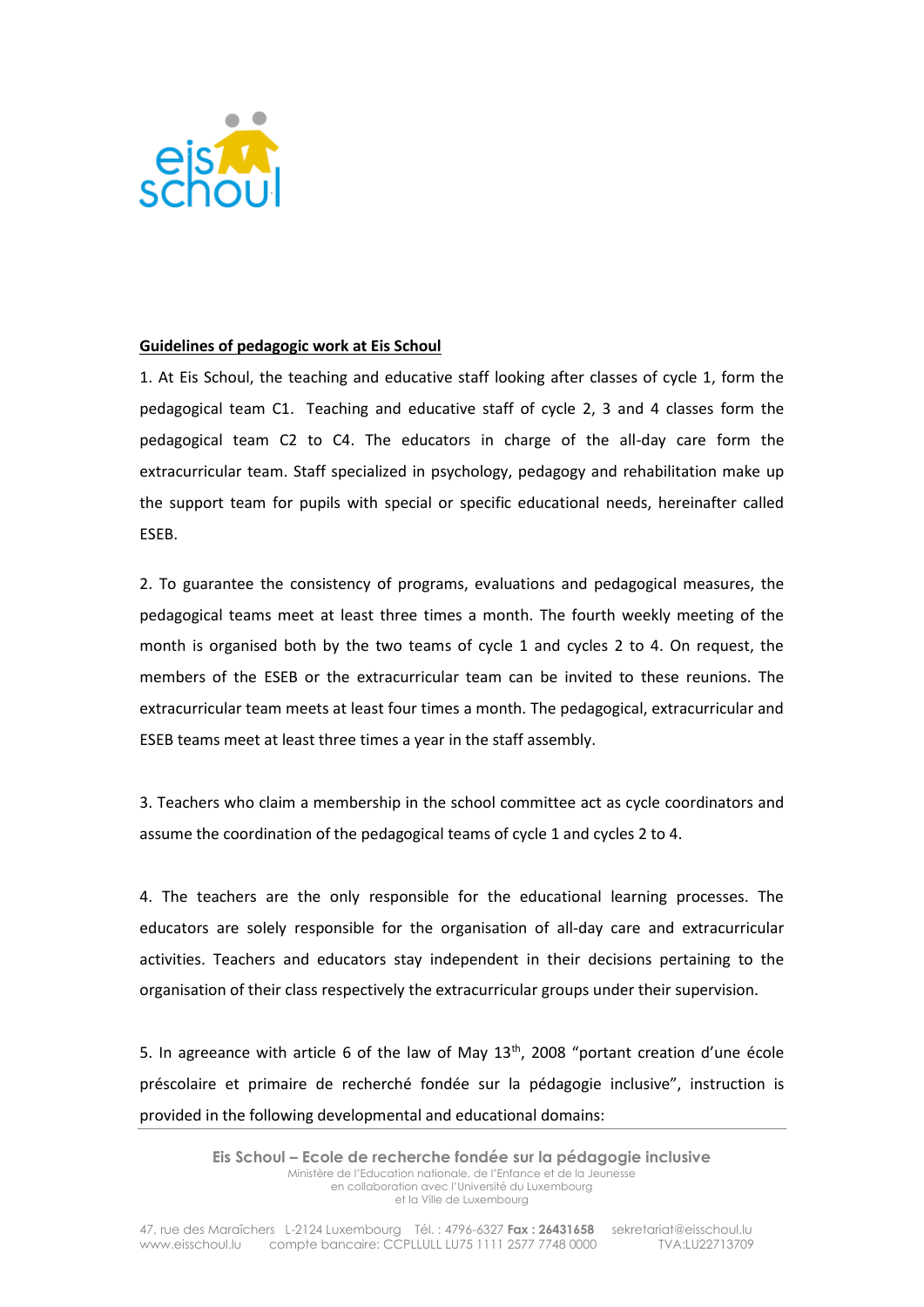- a) The domain of "languages", which includes the languages German, French and Luxembourgish as well as linguistic awareness raising;
- b) The domain of "mathematics";
- c) The domain of "sciences", which includes scientific awareness raising, natural sciences, history and geography;
- d) The domain of "body and health", which includes psychomotricity, physical expression, sport and health;
- e) The domain of "art", which includes creative expression, the stimulation of aesthetics and culture, the arts and music;
- f) The domain of "communal life and values", which includes the education to democratic values and citizenship, as well as moral respectively religious and moral education.

6. Tuition is characterised by the alternation between individual and collective training. This means that tuition phases organised and animated by the teacher alternate with those in which the pupils plan and organise their learning themselves. Through a wide choice in school activities differentiation is taken into account, enabling all children to participate in an instruction that respects the rhythms, styles, pathways and different learning contexts of everyone and makes allowance for the multifaceted capacities and needs of each pupil. Differentiation is also achieved through the working in learning groups composed by pupils of different age groups.

7. Collective training phases take place within the scope of the educational domains "languages", "mathematics" and "sciences" in the morning hours before the 10 o'clock break. To stimulate the pupils' ability to reason, the teacher provides an introduction into a set theme at the beginning of those phases. Following this introduction, the pupils engage in tasks centred around observing, exploring and analysing, either individually or in groups…A common synthesis ends the collective tuition.

Further collective tuition phases take place in the afternoons from 1.45 pm to 3.30 pm in the domains "languages", "sciences", "body and health", "art" and "communal life and values".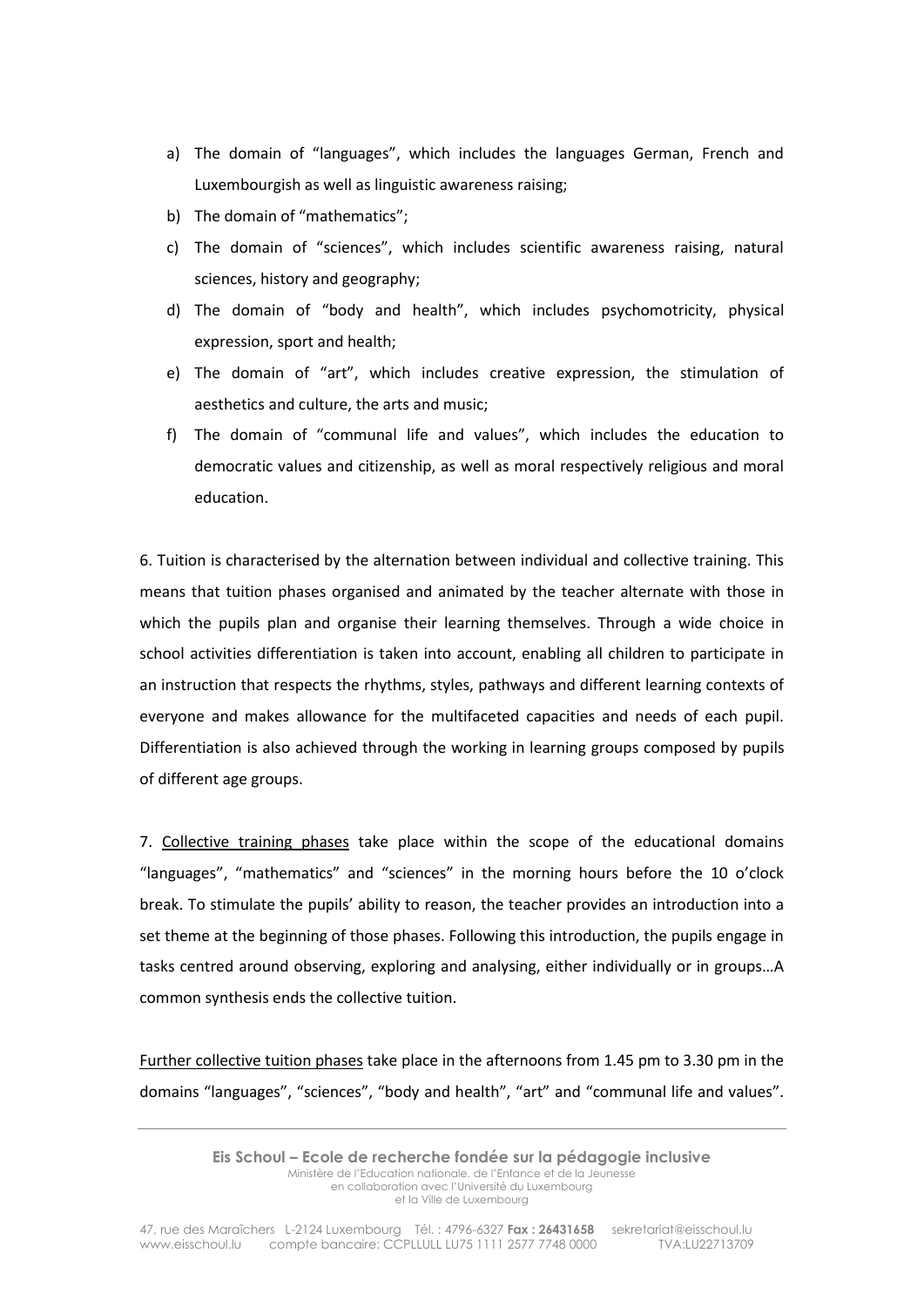These phases are organised under the form of workshops, where the inscription to one of them, is compulsory. Every pupil is however left free to choose one of the offered workshops. The choice is binding for a length of approximatively 6 weeks until the start of the following school holidays. The teachers determine the theme of their workshops and are responsible for their organisation and assessment. If necessary, the planning and organisation is done jointly with a freelance collaborator.

Individual tuition phases generally take place after the morning break, i.e. after 10.30 am and can be organised in the two following ways:

- a. Each pupil uses a working plan adapted to their capacities, that allows them to structure their week and covers each of the tuition domains "languages", "mathematics" and "sciences". The pupil is assisted by a teacher or educator for the duration of the task. At the end of the week, a few chosen activities from the working plan are commented upon and submitted to the parents by the teacher and the pupil.
- b. Following a fixed procedure, each pupil/a group of pupils determines the subject of a project they will put into practice together with an educator:
	- Choice of a subject
	- Collection of questions
	- Information enquiry
	- Interview of an expert (if possible)
	- Gathering and decoding of information
	- Planning the presentation
	- Holding the presentation

The execution of a subject-related project presupposes the realisation of a practical work with the support of an educator or a freelance collaborator. Working on subject-related projects facilitates an interdisciplinary approach, in which the different tuition domains, the cognitive, affective, social, creative and physical competences and know-how can play their part.

8. EIS SCHOUL wants to be a place of lived experiences. Having enough time and space to open up to the world is of course a prerequisite to make this happen. EIS SCHOUL sees itself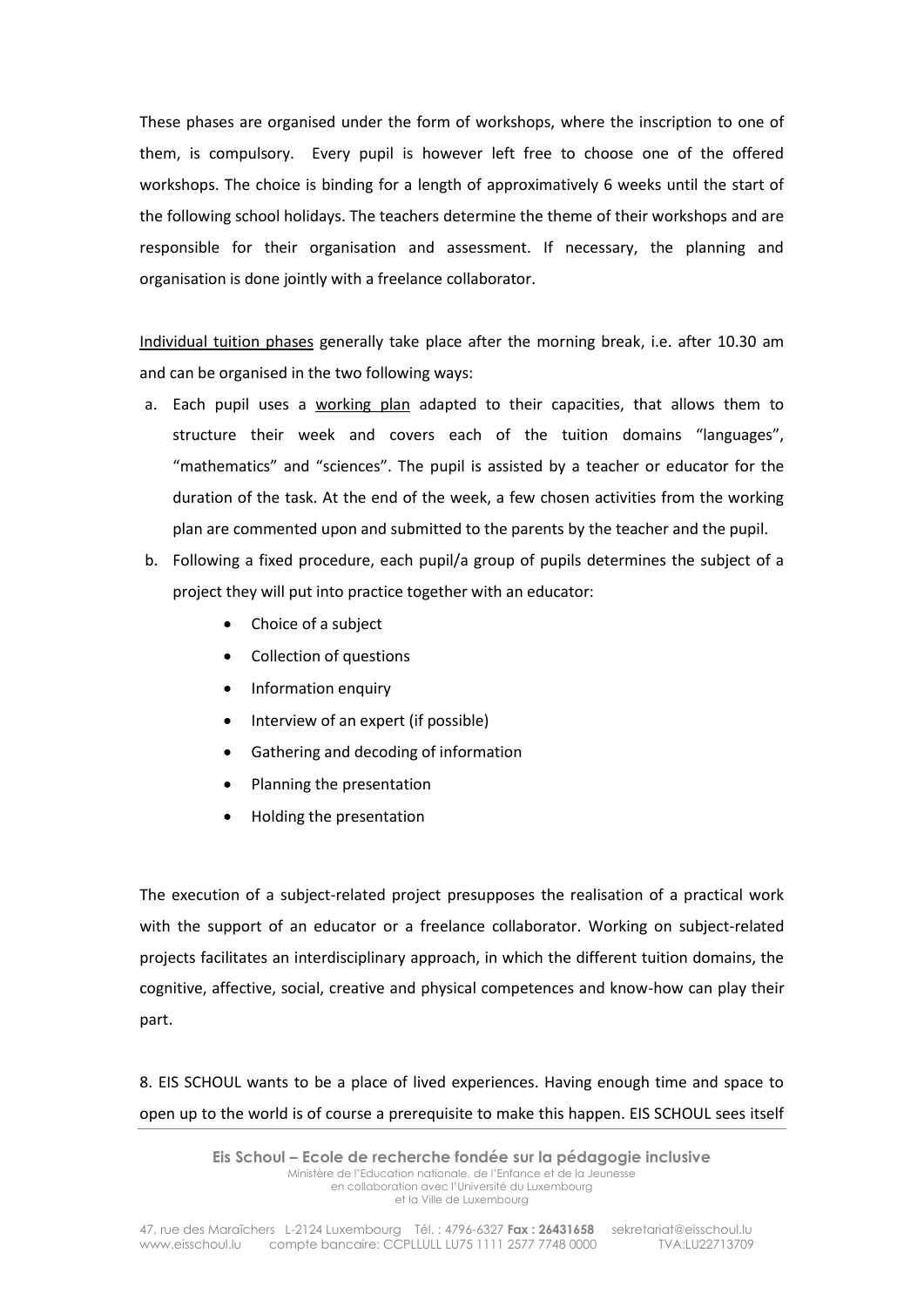as an institution that, being open towards the world around it, integrates its environment, nature, the community, the region into its daily work as so many learning opportunities. Pedagogical visits and field trips are thus to be included in the organisation of the teaching and extracurricular day-care.

9. The school offers multiple learning possibilities and will be furnished with a large choice of didactic, literary, mathematic and scientific material. The pedagogical teams are meant to observe a certain coherence concerning the didactic material in and beyond each cycle while staying in agreement with the curriculum. In order to do so, the school committee approves the acquisition of the used material.

10. EIS SCHOUL aims at supporting pupils in their learning by providing many opportunities to put them into learning situations and give them the necessary means to learn to learn. It is the school's duty to contribute to waking a desire in the pupils to construct their knowledge over the course of their lives and to become responsible persons, capable of managing their learnings and future themselves.

11. The teaching and educational staff put a lot of importance into the training of care and order. Before anything else, this presupposes an adult that initiates, shows, counsels, helps, clarifies…and validates. Afterwards, the adult makes sure the occupied spaces are well structured, cared for and tidy, that the material is used with care, that each pupil is equipped with a working plan or contract, that the created work documents correspond to aesthetic quality criteria, that the rules are transparent and known by all, that the lockers of each pupil are labelled, that the tasks of each pupil are put up in the classroom and that each pupil have at their disposal exercise books with lines and squares.

12. The evaluation at EIS SCHOOL is applied according to the dispositions of the grand-ducal prescription of July 6th 2009 'déterminant les modalities d'évaluation des élèves ainsi que le contenu du dossier d'évaluation'. The tools used in the context of the putting into practice of these dispositions are assembled in a portfolio that contains the intermediary and final grades of the cycle, productions representative of the pupil's progression, commented by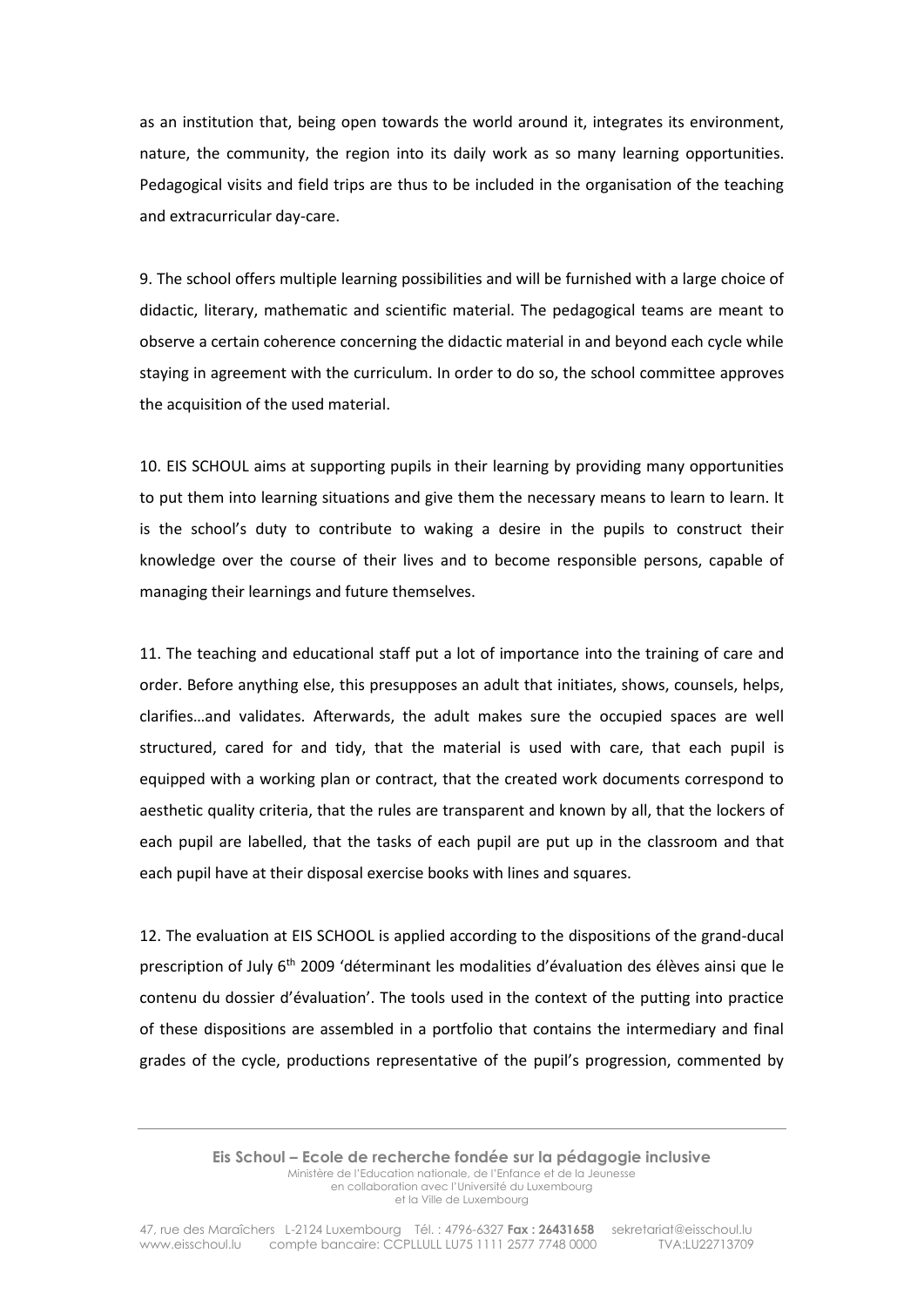the teacher if necessary, and tests measuring certain performances in the domains of languages and mathematics.

Every pupil owns a self-evaluative portfolio which they fill with the productions meant to be representative of their scholar progression.

Prior to entering secondary school, each pupil presents an end-of-course paper. Every day, each pupil has the possibility to comment on his learning process and the productions that issued thereof, either in an individual exchange with their teacher or tutor, or in a ritualised exchange circle, in the presence of all the pupils of the class group.

13. The teaching and educational staff organise a pedagogical coaching taking place during the extracurricular time. It mainly aims at supporting the pupils with learning deficiencies, but also at helping all the pupils complete their homework (mostly relevant for cycles 3 and 4)

14. EIS SCHOUL promotes an education to participative citizenship by establishing institutions that allow the pupils to experience that their voice, their projects and their actions count. Thus, classes come together in weekly councils.

Simultaneously, the pupils' parliament meets every week. In the class council and the parliament, the pupils learn to speak out in the boundaries of the respect for others, to manage their conflicts, to argue their opinions, to confront their thoughts with others'. The teaching and educational staff accompany the pupils in their discussions. They assist, listen, incite to analyse and identify the respective responsibilities of everyone. They make sure the rights of everyone are respected and support the pupils not only in their search for solutions but also in the development of the chosen projects.

A school council, composed of staff, parents and pupils, meets at least twice a year to discuss subjects submitted by its members. It is the only body incorporating all the actors of the school community.

The school council collects opinions, questions, suggestions and recommendations of the members it represents and transmits them to the school committee.

> **Eis Schoul – Ecole de recherche fondée sur la pédagogie inclusive** Ministère de l'Education nationale, de l'Enfance et de la Jeunesse en collaboration avec l'Université du Luxembourg et la Ville de Luxembourg